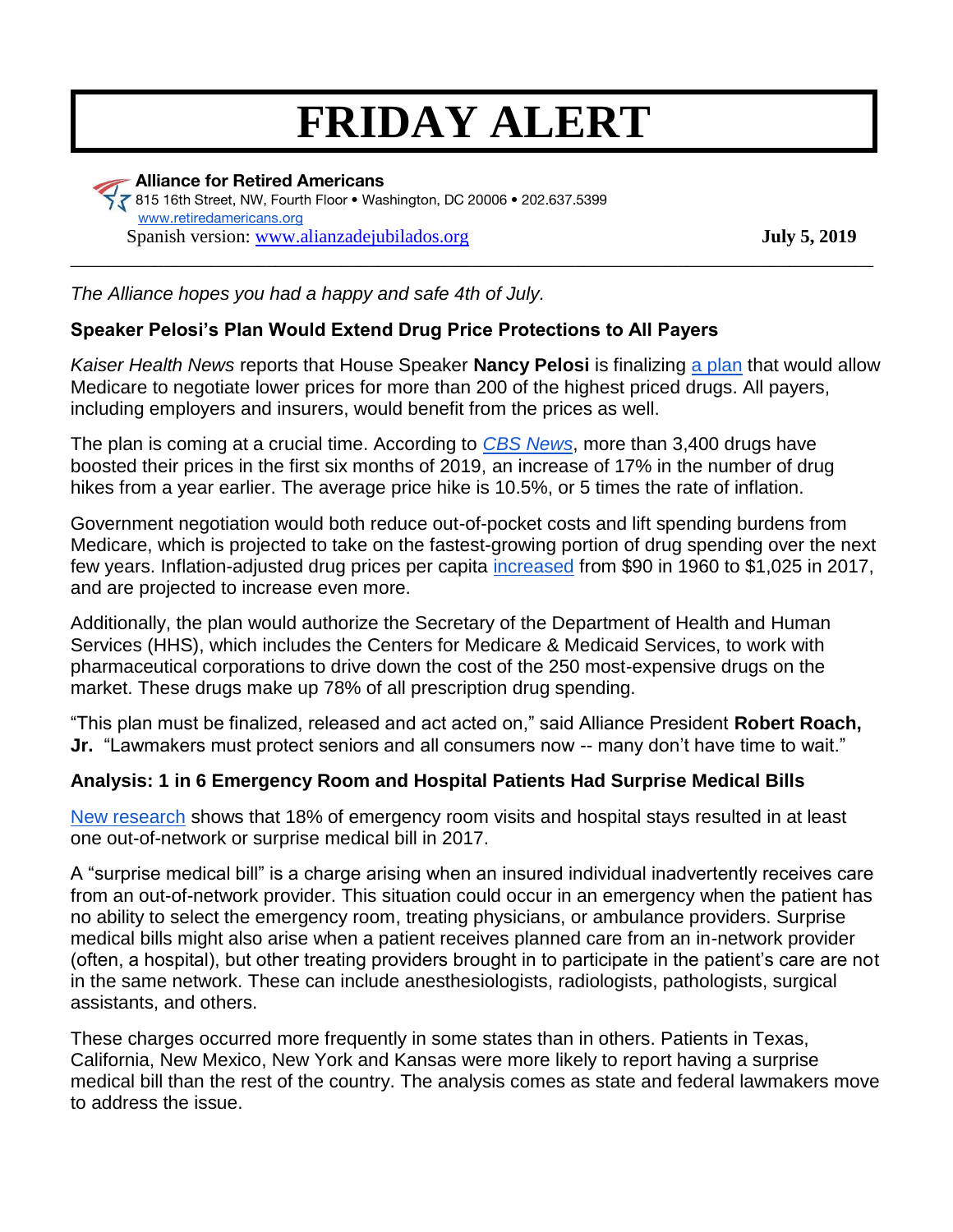Texas [recently passed a law](https://www.npr.org/sections/health-shots/2019/06/18/733369370/texas-is-latest-state-to-attack-surprise-medical-bills) to protect patients from high medical bills when insurance companies and medical providers can't negotiate the price of treatment down. [California's state Senate](https://khn.org/news/lawmakers-push-to-stop-surprise-er-billing/) is also working to pass a law that would end surprise medical bills for privately insured emergency room patients who go to an out-of-network hospital.



Members of Congress have tried to pass national legislation to end surprise billing. However, a lack of agreement between powerful lobbies like health insurers and health providers has stalled a legislative solution. The administration recently issued an executive order that will make medical prices for certain treatments and procedures at hospitals public; however, this could take years to go into effect and would not mean lower prices for consumers who may have no choice when seeking treatment, especially in an emergency.

"Two-thirds of Americans are rightly worried about how they would pay for unexpected medical bills," said **Joseph Peters, Jr.**, Secretary-Treasurer of the Alliance. "Surprise medical billing puts patients at serious risk for bankruptcy and may discourage people from seeking medical treatment. Congress and all state governments have an obligation to break the logjam and protect their constituents from this predatory practice."

### **Congress Sets Record for Longest Period without Raise in Federal Minimum Wage**

Despite dramatic increase to the average American's cost of living, Congress has officially gone the longest period of time without increasing the federal minimum wage.

The last time that Congress raised the hourly wage was during the height of the Great Recession. Now, ten years later, it is still set at \$7.25 an hour. Over this period, the purchasing power of the minimum wage [decreased by 17%,](https://www.epi.org/publication/congress-has-never-let-the-federal-minimum-wage-erode-for-this-long/) costing workers over \$3,000 in annual earnings due to inflation. Over the last decade, wealthy Americans have seen substantial increases in compensation while all other income groups saw their relative wealth diminish.

Democrats in the House introduced the Raise the Wage Act in January, which would double the minimum wage by 2024 and adjust the federal minimum to the median workers' pay. It would also dispose of the lower minimum wage for tipped service workers, which has not changed since 1996. The bill has over 200 cosponsors but so far it has not passed.